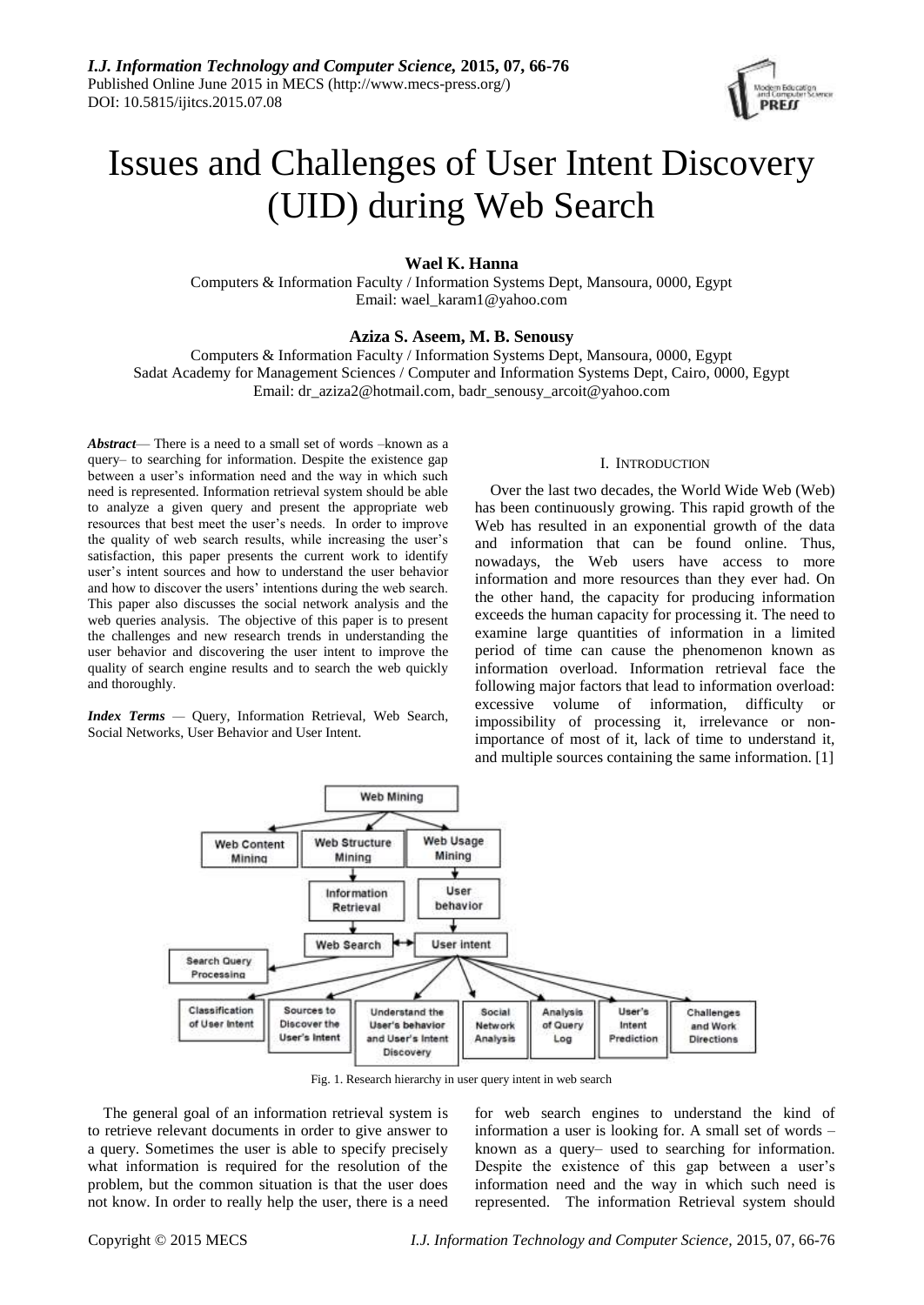analyze a given query and present the appropriate web resources that best meet the user's needs In order to improve the quality of results, while increasing the user's satisfaction [2], there is the need to understand and discover the users' intentions during the web search. This paper organization follows: Section two presents an introduction of web mining. Section three presents a background of information retrieval and web search and search engines. Section four presents the web query intent in web search. And finally section five contains the challenges that face user intent discovery and work directions in that area. Future work directions includes: search personalization, analysis of SN, analysis of web queries, search diversification, mobile applications & MSN, classification of web queries, new models to determine the user's intent and semantics of web queries.

*Web Characteristics:* There is a huge amount of linked data/information, (Data of all types) exist on the Web, Information on the Web is heterogeneous, noisy, and The Web is dynamic and virtual society. [3]

#### II. RELATED WORK

This work is a survey about previous work of understanding the user intent during the web search. The objective of this paper is to present the challenges and new research trends in understanding the user behavior and discovering the user intent to improve the quality of search engine results and to search the web quickly and thoroughly.

Cristina and Ricardo [1] analyzed the impact of the query intent in the search behavior of the users. They proposed a method to identify automatically the intent behind user queries. Our paper presents current works and new challenges of classification of web queries that help search engine to understand the user intent.

Liliana and Ricardo [2] identified user's intent from a Web search engine's query log. Our paper presents current works and new challenges of analysis of query logs, query semantics and user's intent models to determine the user's intent.

Bing [3] had analyzed in his book the social network and web usage mining. Our paper presents social network analysis current works and new challenges to understand the user behavior and discover his /her intent during web search.

Alvin Chin and Daqing Zhang [4] presented mobile social networking, that is, connect with people to create social networks directly through the phone. Our paper presents current works and new challenges of mobile social networking to understand the user behavior and discover his /her intent during web search.

Dirk [5] discussed the web search engine research in different areas: Analysis of Web Search Statistics and Diversity-Aware Search. Our paper presents current works and new challenges of search personalization and search diversification to improve the search results and understand what user search for.

#### III. WEB MINING

Web mining aims to discover useful information or knowledge from the Web. Web mining can be categorized into: 1) Web structure mining: Web structure mining discovers useful knowledge from hyperlinks. For example, discover important Web pages, which is a key technology in search engines. Discover communities of users share common interests. Web content mining: 2) Web content mining extracts or mines useful information or knowledge from Web page contents. For example, classify and cluster Web pages according to their topics and mining customer posting's to discover consumer opinions. 3) Web usage mining: The discovery of user access patterns from web usage logs, which record every click made by user. To understanding of how users behave on the Web. In particular, it is more focused on discovering the intention of the user's are when searching for information on the Web. [3]

#### VI. INFORMATION RETRIEVAL AND WEB SEARCH

Web information-retrieval systems appear as bridges between the users and the amount of data and information contained in the Web. The main objective of any information-retrieval system (including Web-search systems), is to satisfy the needs of the users. Some of the most popular goals that are used to describe informationretrieval systems are the following: "The goal of an information retrieval system is to locate relevant documents in response to a user's query" [1].



Fig. 2. A general IR system architecture [3]

Technically, IR studies the acquisition, organization, storage, retrieval, and distribution of information. Historically, IR is about document retrieval. The user with an information need issues a query to the retrieval system through the query operations module. The retrieval module uses the document index to retrieve those documents that contain some query terms, compute relevance scores for them, and then rank the retrieved documents according to the scores. The ranked documents are then presented to the user. [3]

## *A.Web Search*

Search engine starts with the crawling of pages then parsed, indexed, and stored. At the query time, the index is used for efficient retrieval [3]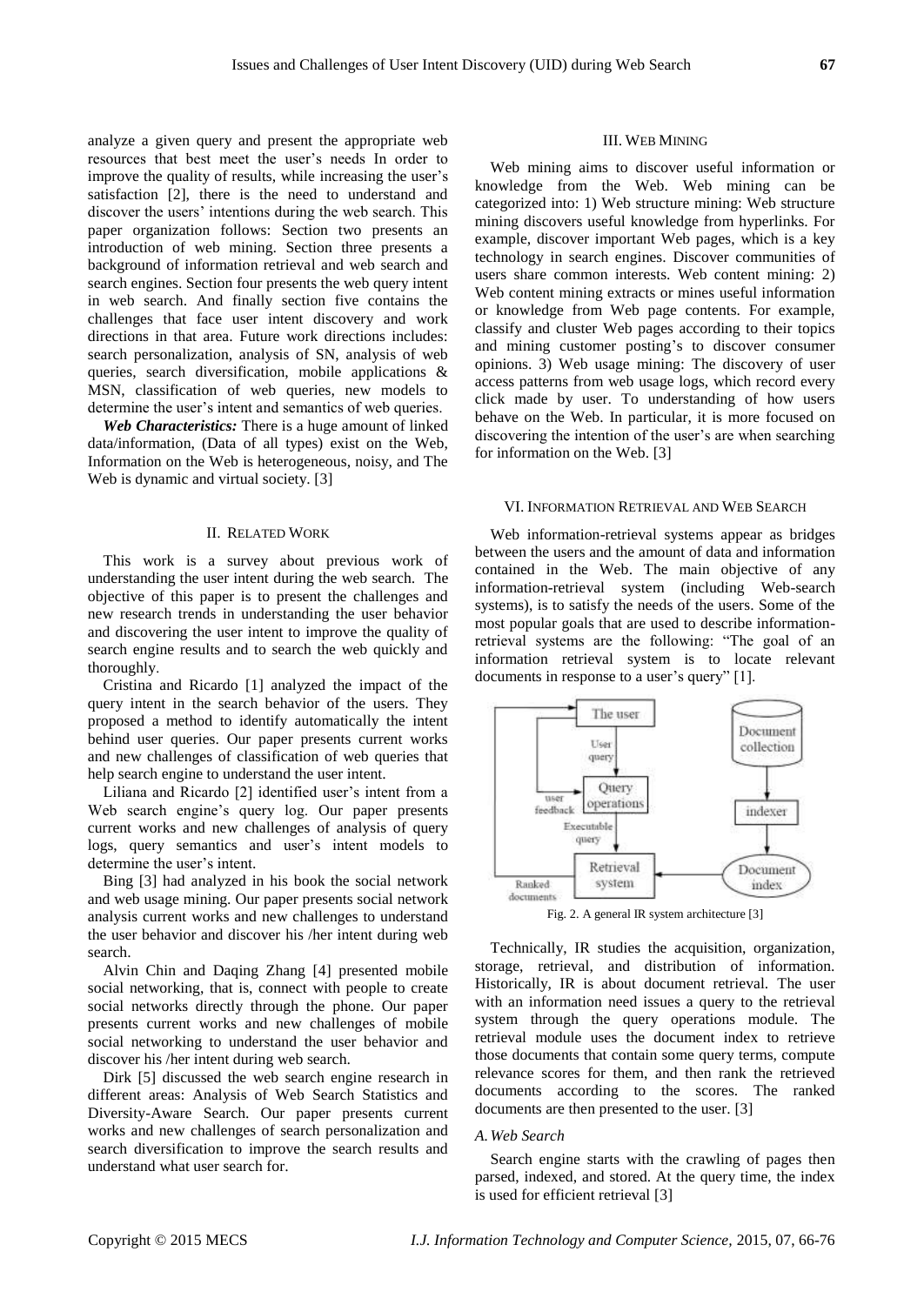

Fig. 3. General search engine architecture [6]

Crawlers are small programs follow links to reach different pages. The programs are given a starting set of URLs, whose pages they retrieve from the Web. The crawlers extract URLs appearing in the retrieved pages, and give this information to the crawler control module to determine what links to visit next. The crawlers also pass the retrieved pages into a page repository. [7]. Parsing: to parse the input HTML page to produce a stream of terms

to be indexed. Indexing: search engine may build multiple inverted indices. For example, a small inverted index may be constructed based on the terms appeared in titles and anchor texts alone. A full index is then built based on all the text on each page. In searching, the algorithm may search in the small index first and then the full index. Searching and ranking: pre-processing, stopword removal and stemming. Finding pages that contain the query terms in the inverted index; ranking the pages and returning them to the user. [3]

## *B. Search Query Processing*

To analyze the search query and deliver appropriate results, search applications rely on the "'query and result processing" engine. Queries from the user come into the query processing and transformation subsystem. This framework takes the original query, analyzes it, transforms it with and then sends the query to the search engine. The node in the search matrix that receives the query performs its retrieval operation and returns its results to the results-processing subsystem. The raw results are passed to the results-processing subsystem (which performs duplicate removal), results merging (from different search nodes), sorting, rank ordering. [7]



#### V. USER QUERY INTENT IN WEB SEARCH

Throughout the history of information search systems, there has been a great effort to establish the aim that leads a user to perform an information search. topics in this area range from defining the information needs of a user; passing through determine the behavior of users of Web search engines; up to establish the intention behind user queries submitted to a Web search engine. [2]

## *A.User's Behavior*

Jansen has defined behavior as the action or specific goal–driven event with some purpose other than the specific action that is observable. Belkin pointed out that there is a fundamental importance of the users' goals, the tasks associated with those goals, with their behaviors, and the intentions underlying the behaviors, and the way they "substantially" affect their judgments of usefulness of the information objects. [2]

#### *B.User's Intent*

Broder defined intent as the need behind a query. However this definition cannot be leveraged for designing effective search engines that are aware of the mental model of the user. [8]. According to Jansen et al. the user intent is the expression of an affective, cognitive, or situational goal in an interaction with a Web search engine. Rather than the goal itself, user intent is concerned with how the goal is expressed because the expression determines what type of resource the user desires in order to address this underlying need. [2]

## *C.Classification of User Intent*

T-he first classification Broder proposed: Navigational Informational and transactional. This taxonomy was further extended by Rose & Levinson. Refined and expanded the transactional query class with a more encompassing resource query class to include viewing, downloading and obtaining resources available on the Web. The facets as defined by Nguyen and Kan's were: Ambiguity, Authority Sensitivity, Temporal Sensitivity and Spatial Sensitivity. [2]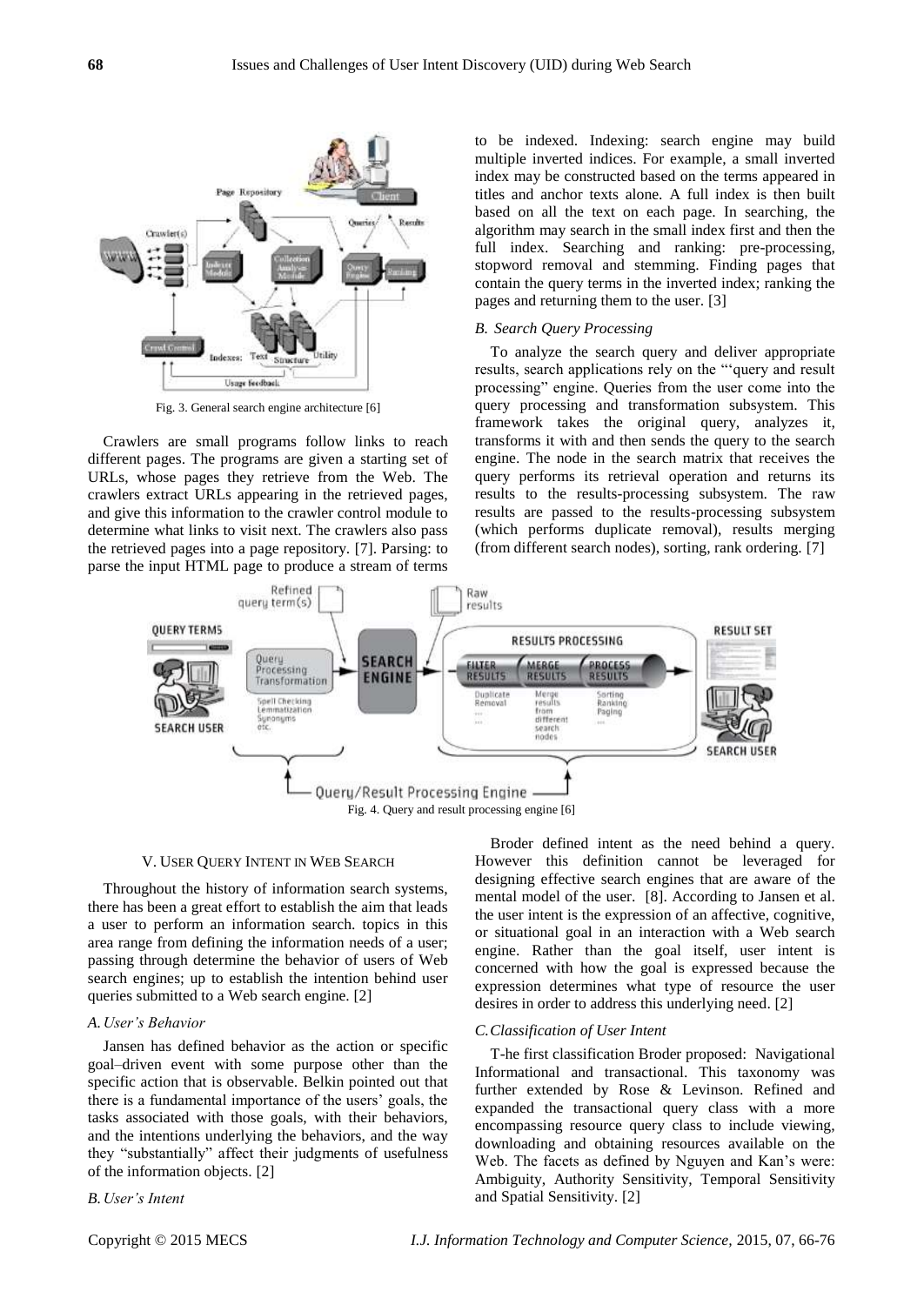Kang and Kim implemented automatic classification of the queries. They classified queries into informational and navigational categories. Lee, Liu and Cho automatically classified queries into informational and navigational categories. The automatic classification based on: anchor link distribution and user click behavior. Liu et al. automatically classified navigational and transactional queries. For the automatic classification of queries used a decision tree classification algorithm and two features derived from click through data. Jansen, Booth and Spink present an automatic classification method based on attributes of each type of query, using a decision tree approach. Mendoza and Zamora automatically classify informational, navigational and transactional queries through support vector machines. Herrera et al. also automatically classify informational, navigational and transactional queries. [1]

Dirk, Jessica and Sonja [9] tested the reliability of query intent derived from queries, by a user or by a juror. It reported the findings of three studies: First, it was conducted a large-scale classification study using a crowd sourcing approach. Then, it was used click-through data from a search engine log and validated the judgments given by the jurors from the crowd sourcing study. Finally, it has conducted an online survey.

Alejandro and Gunter [10] semantically classified question-like search queries in the context yielded by preceding search queries in the same user session.

Pengjie, et al. [11] proposed a time based query classification approach to understand user's temporal intent automatically. First they analyzed the shared features of queries' temporal intent distributions. Then, they presented query taxonomy, based on temporal intents. Finally, for a new given query, they proposed a machine learning method to decide its class in terms of its search frequency over time recorded in query logs.

## *D.How to Understand the User's Behavior and Discover the User's Intent*

The first works were based on statistical analysis of user's queries. This work allowed establishing patterns of user behavior, such as the length of queries. Since this kind of analysis is not enough to describe the user, it has emerged the idea to characterize the user's behavior in a way that describes the characteristics of the queries as well as the user's needs. [2]

Liliana and Ricardo [2] identified user's intent from a Web search engine's query log. That the user's intent can be: Informational, Not–Informational and Ambiguous. And also analyzed a set of topical categories, in which user's intent may be classified. To identify the user's intent First, a manual classification of a set of queries in order to reduce the ambiguity of some queries then, automatic identification of the user's intent. In this work, eleven out of the eighteen categories proposed were recognized by the unsupervised learning model. Finally, the author found two new and well defined categories. These categories are: cars and law. Also they introduced, analyzed and characterized a wide range of factors that may be useful for user's intent identification when searching on the Web. These dimensions/facets are: genre, topic, task, objective, specificity, scope, authority sensitivity, spatial sensitivity, and time sensitivity. Also they presented an efficient algorithm for inferring the intent of the Web search query, described in terms of multiple facets. There is scope to further improve the quality of classification by allowing powerful capabilities of WordNet to be leveraged for query intent classification.

Debora, Pinar and Sunil [8] conducted a preliminary experimental study in which users agreed to be recorded during their search activity to gathering some insights about intent.

Asli, Dilek and Gokhan [12] approached intent detection as a two-stage semi-supervised learning problem, which utilizes a large number of unlabeled queries collected from internet search engine click logs. It was captured the underlined structure of the user queries using a bayesian latent feature model. It was propagated this structure onto the unlabeled queries to obtain quality training data via a graph summarization algorithm.

Cristina and Mari [13] presented an eye-tracking study that analyzes the browsing behavior of users in the result page of search engines regarding the underlying intent of the query (informational, navigational and transactional). It was studied a diverse set of variables that influence the gaze of users: type of the search result (organic and sponsored), areas of interest and ranking position of search result. It was found that organic results are the main focus of attention for all the intent; apart from transactional queries.

Chapelle [14] et al. studied the problem of web search result diversification in the case where intent based relevance scores are available. A diversified search result will satisfy the information need of users who may have different intent.

Botao, et al. [15] observed user clicks cannot be completely explained by relevance and position bias. Users with different search intent may submit the same query to the search engine but expect different search results. Thus, there might be a bias between user search intent and the query formulated by the user, which can lead to the diversity in user clicks. It was proposed a new intent hypothesis is used to characterize the bias between the user search intent and the query in each search session.

Yuchen, et al. [16] considered the sequence of queries and their clicks in a search session as a task and proposes a task-centric click model (TCM). TCM characterizes user behavior related to a task as a collective whole. Specifically, it identified and considered two new biases in TCM as the basis for user modeling.

Nicolaas and Filip [17] presented a personalization approach that builds a user interest profile using users' complete browsing behavior, and then uses this model to rerank web results.

Giorgos and Timos [18] proposed query-centric. It examines the search behaviors/intent induced by queries and groups together queries with similar such behaviors, forming search behavior clusters. Specifically, it has exploited user feedback in terms of click data to cluster the queries. Each cluster is finally represented by a single ranking model that captures the contained intent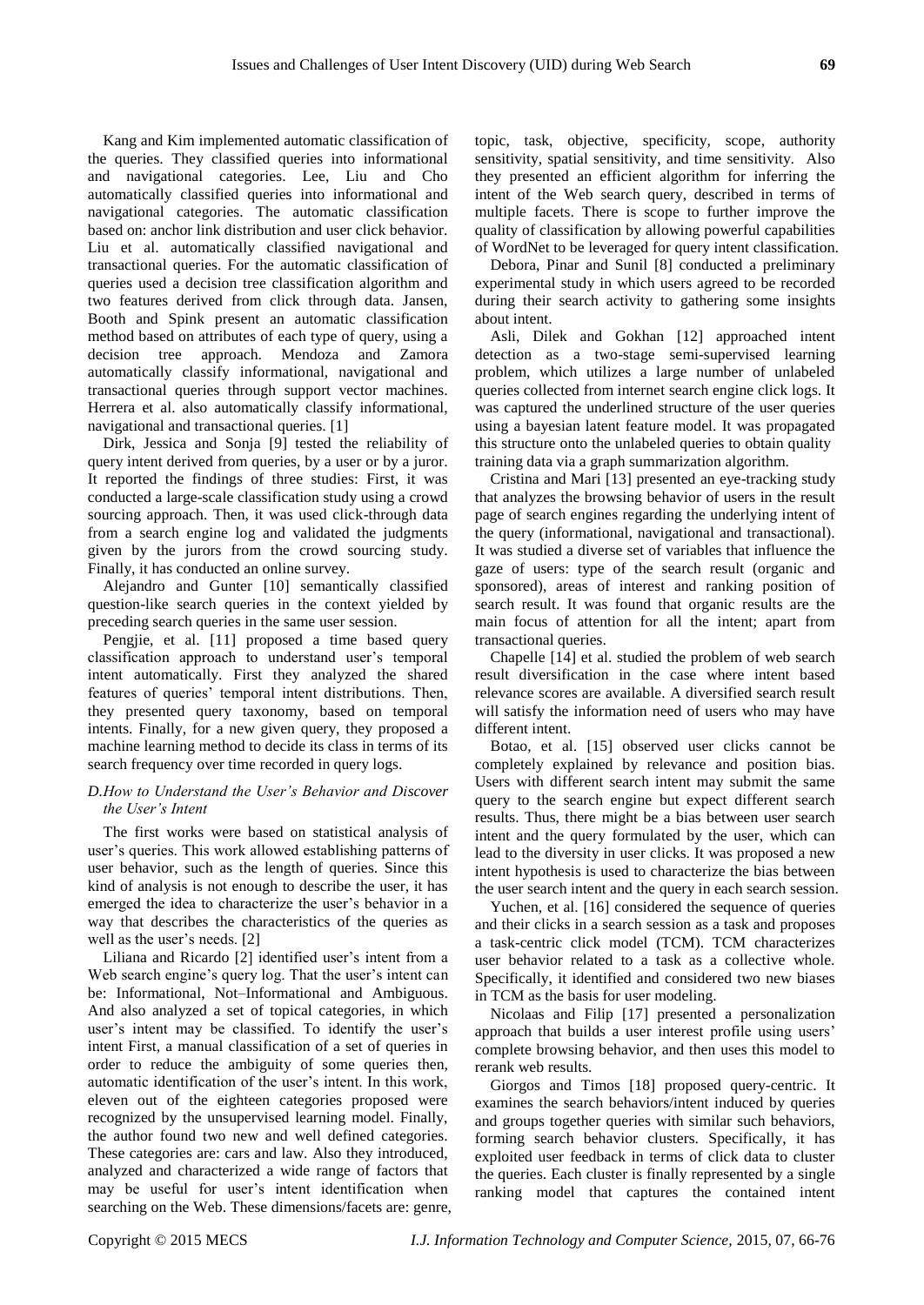expressed by users. Once new queries are issued, these are mapped to the clustering and the retrieval process diversifies possible intent by combining relevant ranking functions.

User queries to the web tend to have more than one interpretation or intent due to their ambiguity and other characteristics. Chieh-Jen et al. [19] mined the subtopics of a query either indirectly or directly to diversify the search results. For the indirect subtopic mining approach, clustering the retrieval results and summarizing the content of clusters is investigated. In addition, labeling topic categories and concept tags on returned document is explored. For the direct subtopic mining approach, several external resources, such as Wikipedia, search query logs are consulted.

Vincenzo, Massimiliano, Giuseppe, and Luigi [20] on the analysis of user interactions with Search Engine Result Pages (SERPs) resulting from a web query, but most methods ignore the behavior of the user during the exploration of web pages associated to the links of the SERP s/he decides to visit. It was proposed a novel model that analyzes user interactions on such pages, in addition to the information considered by other mentioned approaches. In particular, captured user interactions are translated into features that are part of the input of a classification algorithm aiming to determine user informational, navigational, and transactional intent.

Junjun et al. [21] presented the intent mining system developed, which is capable of understanding English and Chinese query respectively, with four types of context: query, knowledge base, search results and user behavior statistics.

Aymeric, Min, Yiqun and Shaoping [22] aimed to improve the performance of search results diversification by generating an intent subtopics list with fusion of multiple resources. By thinking that to collect a large

panel of intent subtopics, it should consider as well a wide range of resources from which to extract. Such as external resources (Wikipedia, Google Keywords Generator), anchor texts, page snippets and more. It selected resources to cover both information seeker and information provider aspects.

Kerstin [5] provided an overview on diversity in web search. The reflection of a result set's coverage of multiple interpretations and intents of a query. Diversification approaches range from an adapted ranking in a way that the top results are diverse by means of similarity measures or diversity scores to a comprehensive diversity analysis which determines topics and classifies text according to opinions.

Rodrygo [23] argued that an ambiguous query should be seen as representing not one, but multiple information needs. Based upon this premise, we propose xQuAD— Explicit Query Aspect Diversification.

Yury et al. [24] studied the problem of short-term personalization specially the set of initial queries of search sessions. These, with the lack of contextual information, are known to be the most challenging for short-term personalization. They applied a widespread frame- work for personalization of search results based

on the re ranking approach and evaluate our methods on the large scale data.

Jinyun et al. [25] described a characterization and evaluation of the use of cohort modeling to enhance search personalization. They experiment with three predefined cohorts—topic, location, and top-level domain preference—independently and in combination, and also evaluate methods to learn cohorts dynamically**.**

Harshit, Sungin and Hong [26] proposed two methods that use Singular Value Decomposition (SVD) to build a Clustered User Interest Profile (CUIP), for each user, from the tags annotated by a community of users to web resources of interest. A CUIP consists of clusters of 30 semantically or syntactically related tags, each cluster identifying a topic of the user's interest. The matching cluster, to the given user's query, aids in the disambiguation of user search need and assists the search engine to generate a set of personalized search results.

## *E.Social Network Analysis*

Social network is the study of social entities, and their interactions and relationships. The interactions and relationships can be represented by a network or graph, where each vertex represents an actor and each link represents a relationship. From the network it can study the properties of its structure, and the role, position and prestige of each social actor. Social network analysis is useful for the Web because the Web is essentially virtual society, and a virtual social network, where each page can be regarded as a social actor and each hyperlink as a relationship. [3]

Most mobile phones include various sensors. Classification models can exploit such data to allow understanding actions and environment. Nicholas, Ye, Hong, Andrew, Tanzeem and Shane. [27] Presented the Cooperative Communities (CoCo) Framework is a new approach to personalizing classification models by leveraging social networks. The CoCo framework significantly lowers the amount of training data required from each user by sharing training data and classification models within social networks

Nicholas [28] said smart phone sensing largely oblivious to the effects of social networks and community dynamics. How might smart phone sensing systems change if they could see more than isolated individuals? What if sensing systems could not only understand these social effects, but could leverage them in their day-to-day operations — as they collect and interpret mobile sensor data?

Ming, Juanzi, Lei, and Hai-Tao [29] presented a systematic method named personalized diversity search based on user's social relationships (PDSSR), this method is a combination of personalization and diversification, which enables computer better understand user's search intent and interests, consequently returns a personalized and reduced diversified result set.

Amruta, Priyanka, Trupti, Rajeshwary and Reena [30] have solved that difficulty for the user to get the exact search results according to his preferences. The user's information will be extracted from the social networking sites like Facebook. The search keywords given by user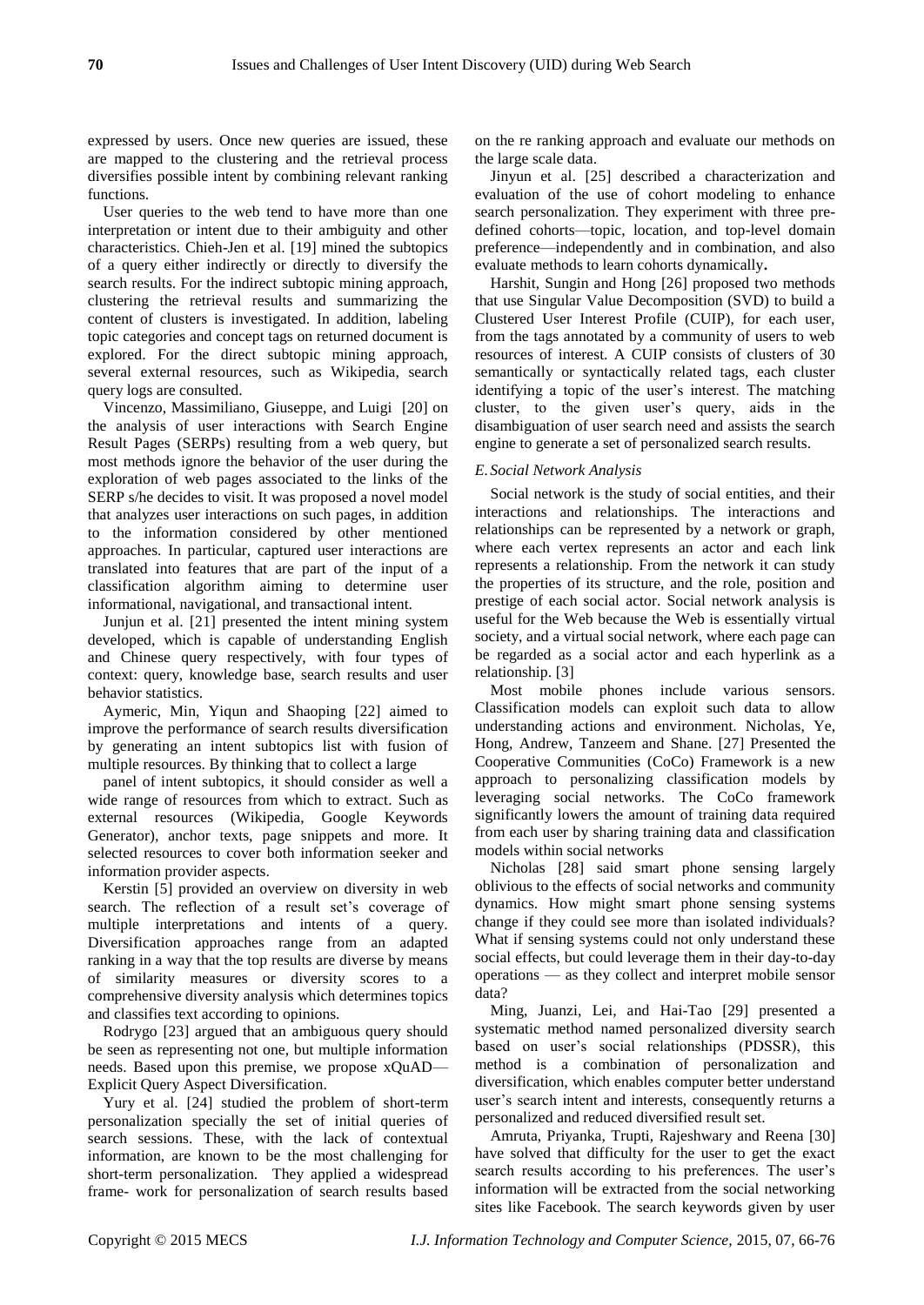will be input to the NUTCH search engine. The results returned by NUTCH search engine will be further refined using our own Profile Biasing Algorithm.

Omair et al. [31] designed approach of finding the preferences of users from the relevant parts of the user's social network and community. (1) Activities of users in their SN, and (2) relevant information from user's SN, based on their proposed trust and relevance matrices.

Bin et al. [32] showed how user demographic traits such as age and gender, and even political and religious views can be efficiency and accurately inferred based on their search query histories.

Tommy et al. . [33] Used two networks, one consisting of information in web pages and the other of personal data shared on social media web sites to analyze how social media tunnels the flow of information from person to person and how to use the structure of the social network to rank, deliver, and organize information specifically for each individual user.

Martin [4] focused on social behavior in mobile social networks: first discussed different aspects of mobile social networks. Then, he summarized recent real-world analysis results, especially focusing on links between individuals, characterization of their roles, and dynamics of communities in MSN.

Daqing et al. [4] extended the definition of mobile social networks by classifying MSNs into four categories, and define two important terms, e.g., personal context and community context. Then they presented the context model and the related taxonomy of personal context and community context.

## *F.Analysis of Web Queries*

Search query logs are files that record queries submitted by users along with the results returned by the

search engine and the results that have been clicked by the user. The formulation of a query is very important since it must -convey the exact need of the user, meaning that the words in the query should match all and only the documents being sought. Search logs of users' queries suffered from two limitations. First, queries tend to be short to correctly convey the user's intent. Second, it is difficult for users to express their information needs in such a way that it could describe the documents that they are seeking. This gap between queries and document contents is due to many reasons, including the ambiguity of some terms that have multiple meanings, as well as the existence of different words that possess the same meaning. Thus it has become imperative to go beyond the single query submitted by the user to discover the true intention of the user [3]

Analyzes of query logs from Excite, done by Jansen et al. and Spink et al., as well as the analysis done by Silverstein et al. using an AltaVista query log, reported various statistics on Web queries. Baeza–Yates showed that users from TodoCL search engine use 1.05 words per query. Spink & Jansen presented analysis of different query logs from Excite. This analysis taking into account characteristics that are exogenous to the users, such as the year query was submitted, and the geographic location the user submitted the query. A more comprehensive

study was made by Spink et al. In this work, the authors presented how the search topics shifted from year 1997 to 2001. Jansen et al. conducted a comparison of nine search engines transaction logs from year 1997 to 2002. For this comparison the authors considered features such as: the sessions, queries and the results pages [2]

Baeza-Yates et al, Beeferman et al, Cao et al, Huang et al, Wen et al, Zhang et al, and Zhang et al. QLM efforts to improve user queries by suggesting or recommending modified queries, in order to retrieve more relevant documents corresponding to the user intent. Cui et al. developed a query expansion technique based mainly on the user's clickthrough data. Wen et al. mined query clusters to identify Frequently Asked Queries (FAQ). FAQs are then used to map the user's new query to suggest a new query or even to return previous verified answers. Ntoulas et al. Presented enhanced k means method was used to cluster the query logs of the Internet yellow page services for query expansion. Joachims et al. and Flake et al. supported vector machines (SVM) classification and anchor text mining were used for query modification and for query refinement, respectively**.**  Fonseca et al. discovered related queries by mining association rules. Chien and Immorlica discovered semantically related search queries based on their temporal correlation. A new measure of the temporal correlation of two queries based on the correlation of their frequency functions. Davison et al. discovered queries that are related to the queries leading to a specific Web site being highly ranked. Later efforts such as in Baeza-Yates et al., Song et al. and Castillo et al. relied on user feedback in query log mining to detect polysemous queries. most early techniques to detect web and hostspam were based on content analysis or link analysis in the work of Castillo et al, Fetterly et al, Gyöngyi et al, Ntoulas et al and Wu et al. Usage data had recently started serving as a vital source of information for spam detection. For example, in Liu et al, browse logs from a tool-bar used to detect spam pages. In Castillo et al, syntactic and semantic features from the query clickgraphs were extracted to detect those "query-attracting" hosts to improve spam detection. [3]

Fabrizio [34] showed the foundation of query mining and analyzing the basic algorithms and techniques that are used to extract useful knowledge from this infinite source of information. They showed search applications may benefit from this kind of analysis by analyzing popular applications of query log mining and their influence on the user experience.

Huizhon et al. [35] proposed the use of click patterns to capture the relationship among clicks on search results by treating the set of clicks made by a user as a single unit. They aggregated click patterns together using a hierarchical clustering algorithm to discover the common click patterns. By using click patterns as an empirical representation of user intent, it is able to create a rich representation of mixtures of multiple navigational and informational intents**.** They analyzed real search logs and demonstrate that such complex mixtures of intents can be identified using click patterns.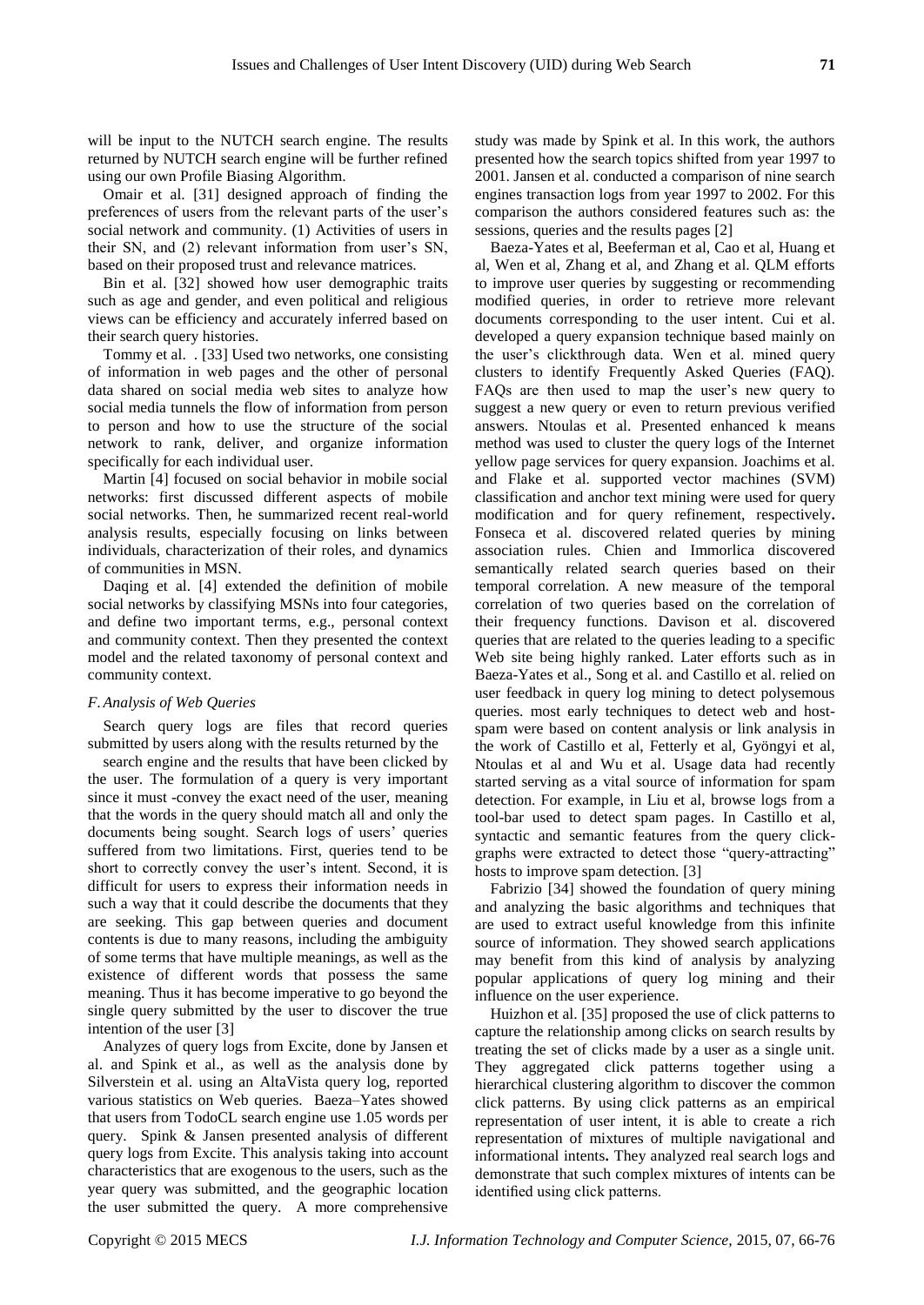Wiestaw presented practical implications of the search statistics analysis (analyzed source of prognostic information, starting from their content and scope, their processing and applications, and concluding with usage in a software-based intelligent framework.) to observe, estimate and predict various processes using wide, precise and accurate behavior observations. It was presented potential areas that would benefit from the analysis of queries statistics. Moreover, it introduced 'WebPerceiver', an intelligent platform, built to make the analysis and usage of search trends easier and more generally available to a wide audience, including nonskilled users. [5]

Claudio et al. [36] proposed a two-step methodology for discovering tasks that users try to perform through search engines. First, identified user tasks from individual user sessions stored in search engine query logs. Second, discovered collective tasks by aggregating similar user tasks, possibly performed by distinct users.

Maksims [37] used the historical search logs to personalize top-N document rankings for a set of test users. They used over 100 features extracted from userand query-depended contexts to train neural net and treebased learning-to-rank and regression models.

#### VI. CHALLENGES AND WORK DIRECTIONS



## *A.Personalization*

To understand and discover the user's intent, it needs to Focusing on more than simple information about the user. Also take into account an entire spectrum of information about the user; e.g. past actions, preferences. [8]. Demographic information like age, or technological skills and information retrieval skills, as well as satisfaction stated by the participants will be taken into account in a following research to understand and discover the user's intent. [13]

The deep understanding of users' search intents when they are browsing can help extend the functionality of search engines. There are a number of extensions of using browsing history to Personalization. First, the set of parameters can still be expanded: (1) learning the parameter weights (2) using other fields, such as headings in HTML, and learning the weights for each field Also, temporal information could be incorporated: (1) investigating how much browsing history should be used (2) whether decaying the weight of older items is

beneficial and (3) study how page visit duration can be usefully incorporated into the personalization algorithm. Additionally, a browser add-on has access to other behavioral information, such as time spent on a page. Similarly, it could also make use of more personal data. [17]

It will be interesting to estimate the range of applicability of filtering methods and evaluate them for other re-ranking algorithms. That is, prediction of the appearance of information need during the browsing session and detection of the dissatisfaction with the current browsing session. Develop a more complicated approach to predict the emergence of an information need. [24]

Enhancing cohort construction and cohort behavior modeling, for example, leveraging other sources of data beyond query-click logs (e.g., browsing signals, social network information) for cohort construction, and considering relationships between cohort members (e.g., group dynamics) for cohort behavior modeling. Another direction is investigating generalized cohort models. [25]

#### *B. Social Networks*

With the continued evolution of the Web and the creation of social networks new data are emerging. The study of this kind data offers a new perspective to analyze the user's intent. This information may help to visualize emerging trends of users needs. [2]. Also the social network information as the Twitter tweets starts to be shown with the results. These new features affect the way to understand and discover the user's intent, and their analysis is useful in order to improve the search engine. [13]

Systematic method named personalized diversity search based on user's social relationships (PDSSR), this method is a combination of personalization and diversification, which enables computer better understand and discover user's search intent. In the future, it would like research the influence of changing user interests to the search results. [29]

Capture other types of user traits, such as personality, intelligence, happiness, or interests and measuring the applications of those inferred traits in personalization, re ranking and monetization of the search results. [32]

The potential interaction between the searcher and the sharer is valuable because the influence of the sharer on the searcher is stronger than the influence coming from the authorities detected by HITS and PageRank in many non-technical and social situations but not for all. This feature could be implemented in search engines where pages returned to a given query are re-ranked via social networks if there are pages shared among friends or other associates of the searcher that are related to the query. [33]

Instead of refining search results based on only user's profile it can be more socialized by profiles of friends of user, family and friends of friends. [30]

The changing of user interests has influence on the user's intent. A change in user interests can be seasonal or permanent. Some changes are gradual and some are impulsive or drastic. To address these variations, a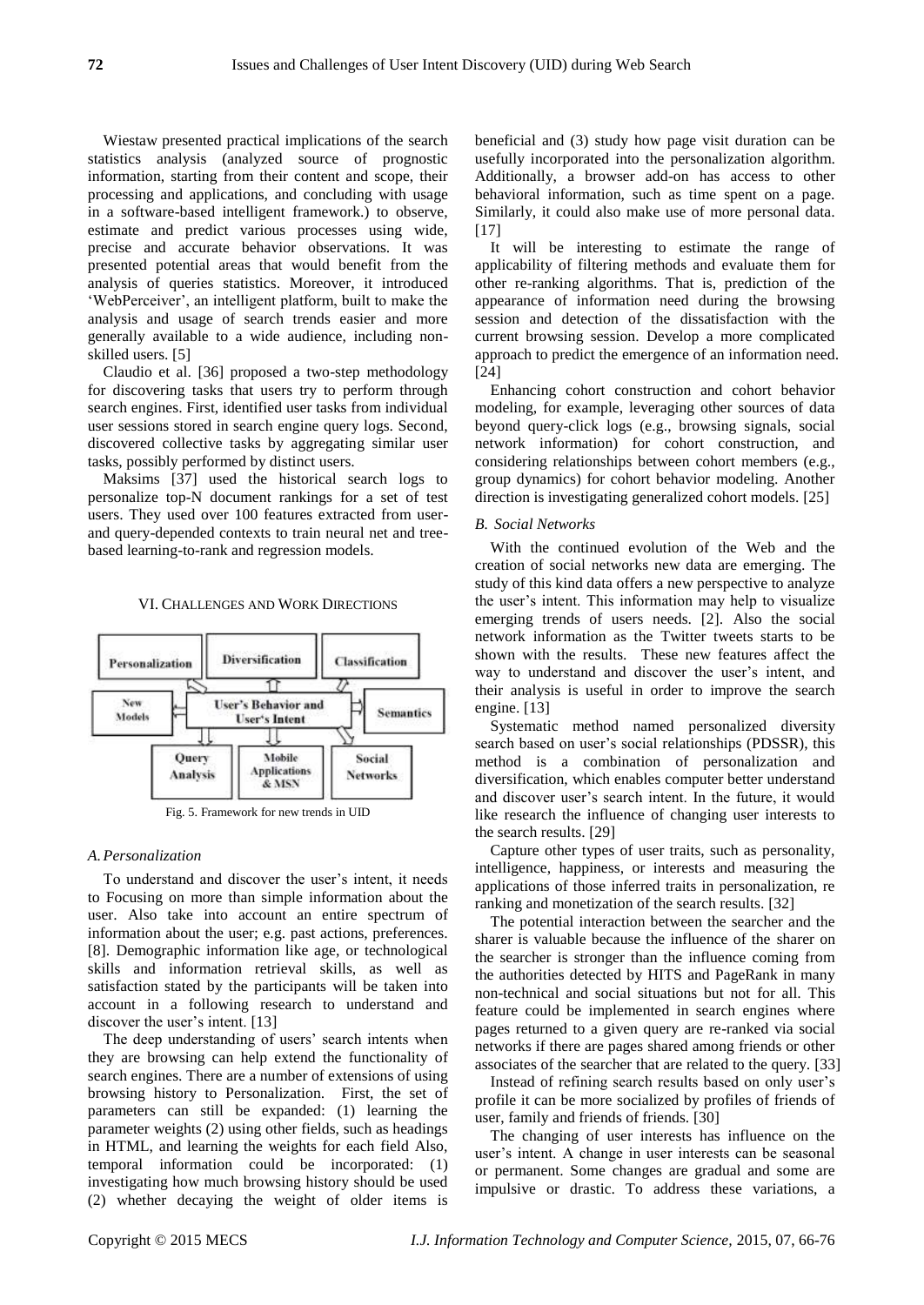careful balance much be drawn between long term and current user interests in user's Interest Profile. [26]

#### *C. Analysis of web queries*

Because of the gap between queries and search results, it has become imperative to go beyond the single query to discover the intention of the user. [3].

Using eye tracking some useful feedback information about the user behavior, not previously available with clickthrough information, can be envisioned. Queries can be viewed as signals in the domain of time. In each time unit record the occurrences of the query. This would result in a sort of signal to which standard temporal series. The techniques allow for the discovering of peculiar query features such as being periodic, or bursty. It can use time series to predict user behavior (i) why users issue queries and (ii) how users react to news spreading. [34]

Studying how individual user search behaviors can be exploited, and integrating query-centric method with user-centric and content-centric. [18]

Click patterns represent a significant advance as a representation of user intent, to impact a broad set of information- retrieval technologies, from the ranking to the presentation of results. [35]

It is important to analyze the evolution of the user's intent along the time. The data delivered by search engines that describe the statistics of their usage are in form of time series. There are many algorithms to deal with that form of information presentation, yet this particular situation will stimulate enhancement of time series analysis. Another stimulating factor for this area will be increasing demand for informational quality that requires filtering or removing noise without filtering out relevant information. WebPerceiver is currently in a prototype stage. Future development will include: creation of the additional modules, an interpretation mechanism that should make using the outcome of the application easier, supported creation of features, such as defining a set of search queries and embedding the data/text/web mining functions and prepared sets of features useful for a set of frequently analyzed decisional problems. WebPerceiver will likely to be extended by development of additional modules: intelligence module performs intelligent interpretation of the results, transforming the outcome of the analysis into a form more easily understandable form. Reporting module creates reports, Usenet module runs analysis of the Usenet content and Social sites module runs searches on a social sites. [5]

As future work, exploiting the collective tasks mined from the query log to build a model for representing the task-by-task search behavior of users. It used in query suggestion. [36]

Exploring contexts based on similar queries/users. Both user and query similarities can be readily inferred from the search logs using statistics like issued query overlap for users and document/domain overlap for queries. These contexts can be particularly useful for personalization of long tail queries that occur very

infrequently in the data and do not have enough preference data. [37]

## *D. Diversification*

Diversification of the search results or in search queries is inadequate to compensate for the search engine's lack of knowledge of what is in the user's mind. A general diversification scheme to truly cover all possible alternatives [8]

There are other sources to investigate the estimation approach to combine both personalization and diversification components such as of social profiles and other sources of user profile information (query and browsing history). And document classification (clustering). [38]

The Future directions include how to integrate other knowledge resources into the diversification models further, such as social information and query logs, and how to diversify Web search results with different languages. And how to localize the diversified models to meet users' needs and users' intents from different areas or countries. Detection of duplicate subtopics is expected to refine the subtopic mining performance and then enhance the performance of search result diversification. [19]

In a future work, it would like to combine sub-intent extraction, clustering and ranking data with document ranking and compare the results with some searchengines results. [22]

A future research focus will be on making the various dimensions of diversity accessible in a search result to understand and discover of user's intent. Another future challenge is to evaluate the diversity methods. Diversity analysis and result diversification are also relevant for images, and videos. It remains an interesting research issue to develop web search engines that are able to do both, diversification of text and images. [5]

A promising direction towards a pure implicit subquery generation is a supervised approach aimed at learning the characteristics of effective sub-queries given only the top retrieved documents. Augment the user's profile by leveraging the preferences of similar users that issued the same query. For instance, such a group-based personalized diversification could be performed by exploiting the user's social circle. [23]

#### *E. Mobile Applications & Mobile Social Networks*

Today, most mobile phones include various sensors, such as GPS. Classification models can exploit such data to understand our actions and environment .Not just individual users, but the communities in which they live, can be leveraged to better model human behavior. SN can be exploited and incorporate of users within sensing systems. Hybrid sensing systems can intelligently exploit user communities in a variety of ways will overcome many of the obstacles to human modeling that currently prevent widespread usage of mobile sensing during everyday life. [27].

To progress toward general-purpose community-aware smart phone sensing systems, there is a need to more sophisticated community models. Design and architecture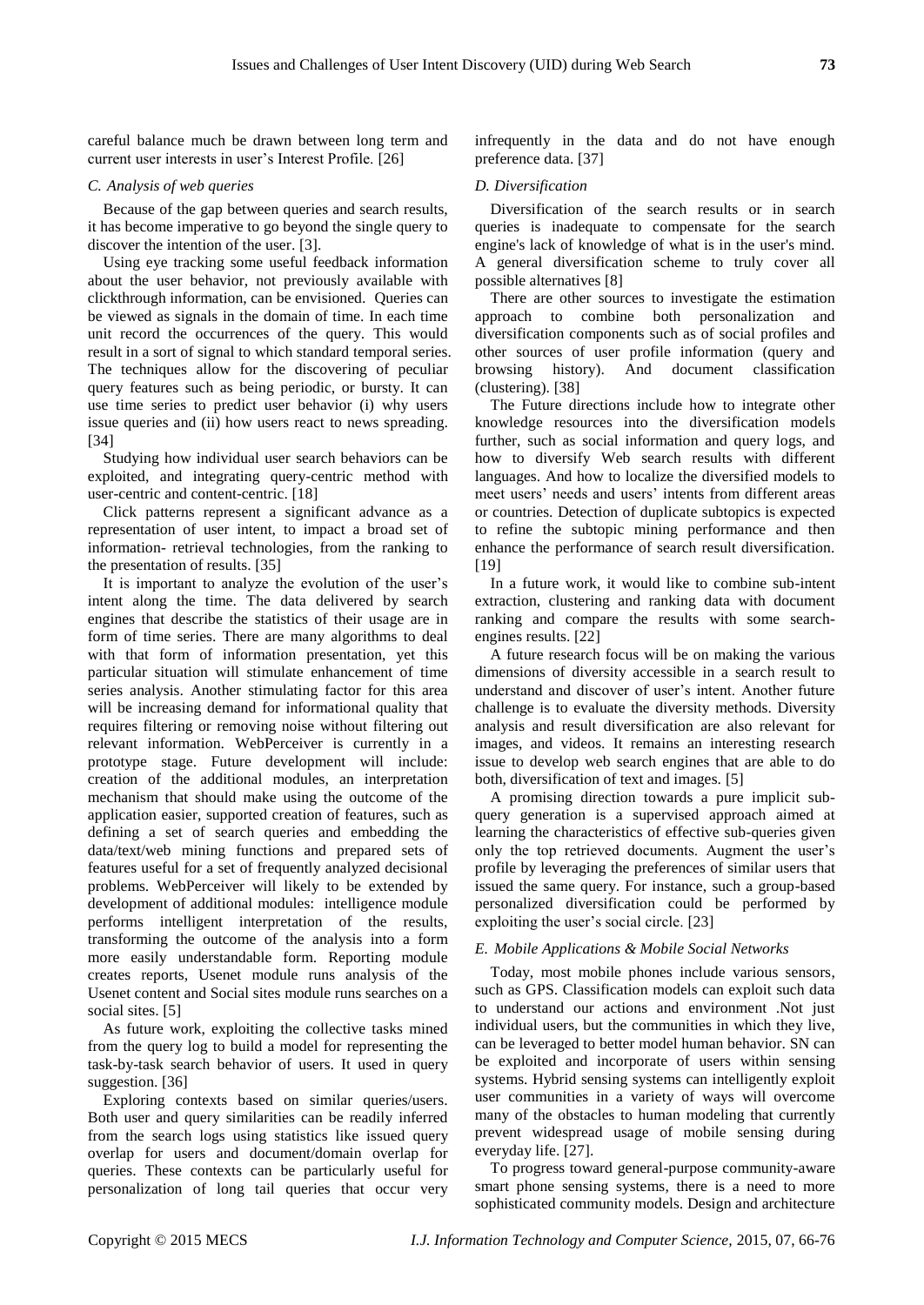of large mobile sensing systems, which would migrate from existing examples of community-aware sensing that fail to generalize beyond single narrow domains. [28]

The data quality in Mobile Social Network MSN ranging from authorized to inaccurate and even fake ones. When analyzing human behaviors from raw sensor data, it is better to train different classifiers that work in different contexts. Trust and abnormal data detection methods should be developed to ensure the trustworthiness and quality of the collected data. Raw data from different sensor sources need to be transformed to the same metrics and represented by a shared vocabulary/ontology to facilitate the learning and inference process. Data from independent sensing sources should (1) be associated, integrated, and fused to infer high-level contexts and (2) be cross-checked to allow trustworthy information inference. Better understand data produced by mobile social networks, visualization techniques and tools should be developed. In addition to the privacy issues faced by traditional online social networks, sharing and revealing personal data in MSNs are exposed to extra privacy issues that are unique to mobile environments. The problem becomes more important in short-term communities: the lack of centralized control and the anonymous-participation nature pose additional security challenges. Community information is more difficult to manage due to its complex nature. It should study the social science and domain knowledge to provide effective tools for community management. Challenges include how to extract community preferences, how to mine the underlying structure of MSNs. There is also a need to pay attention to negative social features to ensure data sharing in delay-tolerant MSNs. [4]

## *F. Classification of web queries*

Further research should focus on improving the reliability of query classification. Classifying large data sets that can be used as baseline sets for automatic classification and bearing the following recommendations in mind (user's intent): (1) Use multiple jurors and derive multiple query intent from the data. Weight these judgments and use probabilities for the intent of each query. As jurors might disagree on the query intent, it may be useful to further ask for the reasons for such disagreement. (2) Use expert jurors and give them clear instructions and the possibility to raise a query about the classification task, as well. (3) The questionnaire or the instructions that the jurors use to classify the queries should be very detailed and perhaps also contain "traps" to detect decisions which were not made properly [9]

In future work, there is a need to explore more features for temporal intent based query classification. Also explore the application of temporal intent. Especially, Study how the temporal intent can be used to construct a page ranking model to improve information retrieval performance. [11].

## *G. New Models to determine the user's intent*

There is a continuous need to explore and apply new machine learning models to automatically determine the user's intent. With reliable models, the search engines can aid the search process for example by adapting different ranking functions to give more accurate document positioning, adapt the number of answers and user interfaces. [2]

How to investigate more user personalized biases and consider task-related biases are a promising for designing new click models. [16]

Besides user clicks, to understand the user behavior other useful information can be derived from in click through logs, such as the user's history of input queries and visited pages. This information is related to the user's current search intent and used to identify the search intent.  $[15]$ 

Incorporate some supervision to the latent factor analysis in order to collect in domain queries represented as high dimensional data. With this approach it can discover correlation between related clicked urls and user intent as prior information for latent factor analysis and build a semi-latent factor model. [12]

## *H. Semantics*

Intent might be enriched by adding other features from the user's sessions. Also the use of semantic could give more insights to represent the user's query intent. [2]. as future work, the use of linked data for drawing additional semantic inferences assists in improving the semantic tagging. In principle, it would also be possible to build classifiers for checking as to whether or not a user input is a question-like search query, and for determining their semantic classes by some semantic database (ontology). [10]

#### VII. CONCLUSIONS

In order to improve the quality of search engine results, while increasing the user's satisfaction, there is the need to determine the users' intentions during the web search. The objective of this paper is to present the challenges and new research trends of understanding user's behavior and user's intent discovery to improve the quality of search engine results and to search the web quickly and thoroughly. The most interesting areas 1) to more understand and discover the user's intent, there is a need to personalizing results. Personalization should take into account information about the user and demographic information, or technological skills and their browsing history. Also enhance cohort construction and cohort behavior modeling. 2) The study of SN data offers a new perspective to analyze and understand the user's intent. Study the changing of user interests and its influence on the user's intent and web search. Capture user traits from SN can used in personalization of the search results. The potential interaction between the searcher and the sharer could be implemented in search engines. Also use social signals in web search. 3) Another area of research is the usage of click patterns and query analysis data delivered by search engines. Also WebPerceiver is currently in a prototype stage with an established list of its further enhancements and additional features and modules.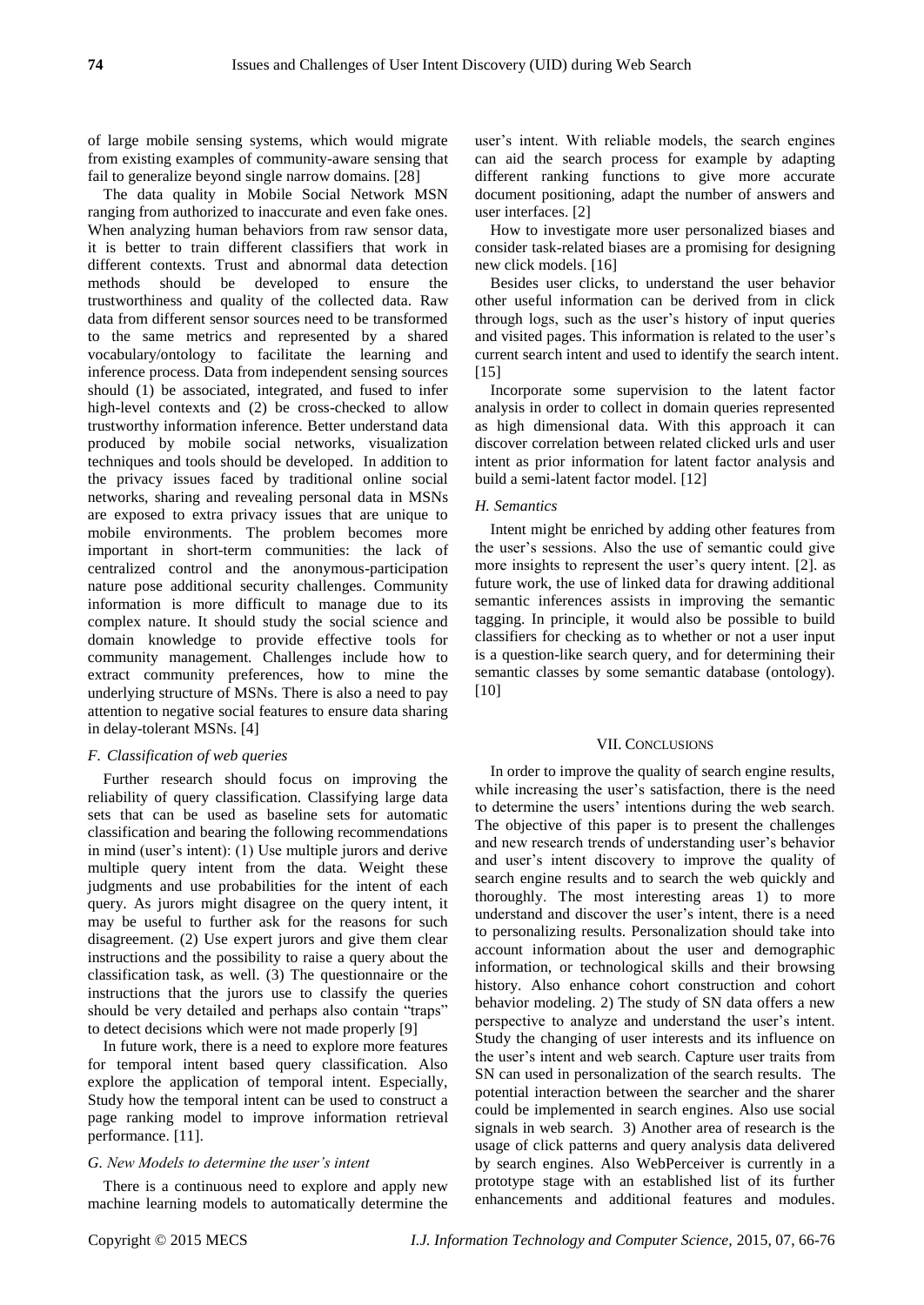Exploring contexts based on similar queries/users can be particularly useful for web search personalization 4) Diversification covers all possible alternatives of search results to compensate for the search engine's lack of knowledge of what is in the user's mind (user's intent). Also integrating others knowledge resources as social information and query logs into the diversification models. More research in combination of diversity and personalization. A future research focus will be on making the various dimensions of diversity accessible in a search result. And evaluate the diversity methods.

Also, it considers mobile applications (mobile sensing systems) and mobile social networks to more understanding the user's behavior and discovering the user's intent. Further research should focus on improving the reliability of human classification. Classifying large data sets that can be used as baseline sets for automatic classification and bearing the following recommendations in mind (user's intent). And more future research in temporal intent based query classification.

Further research should focus on exploring and applying new machine learning models to determine the user's intent. The use of semantic could give more insights to represent the user's query intent.

#### **REFERENCES**

- [1] Cristina Gonz´alez-Caro, Ricardo Baeza-Yates: Supervised Identification of the User Intent of Web Search Queries, *Department of Information and Communication Technologies*, 2011.
- [2] Liliana Calderón-Benavides, Ricardo BaezaYates: Unsupervised Identification of the User's Query Intent in Web Search, *Department of Information and Communication Technologies* 2011.
- [3] Bing Liu: Web Data Exploring Hyperlinks, Contents, and Usage Data , Springer-Verlag, *Berlin Heidelberg* New York, 2 ed, 2011.
- [4] Martin Atzmueller: Social Behavior in Mobile Social Networks: Characterizing Links, Roles, and Communities, Daqing Zhang, Zhiyong Yu, Bin Guo, and Zhu Wang, *[Mobile Social Networking](http://link.springer.com/book/10.1007/978-1-4614-8579-7) [Computational Social Sciences](http://link.springer.com/bookseries/11784)*, Exploiting Personal and Community Context in Mobile Social Networks, *[Mobile Social Networking](http://link.springer.com/book/10.1007/978-1-4614-8579-7) [Computational Social Sciences](http://link.springer.com/bookseries/11784)*, Springer-Verlag, Berlin Heidelberg New York PP. 65-78, PP.109-138, 2014.
- [5] Dirk Lewandowski: Web Search Engine Research. Wiestaw Pietruszkiewicz and Kerstin Denecke, The Computational Analysis of Web Search Statistics in the Intelligent Framework Supporting Decision Making and Diversity-Aware Search: New Possibilities and Challenges for Web Search, Library and Information Science, Hamburg University of Applied Sciences, Germany, PP. 79–102, PP. 139–162,2013.
- [6] M.B.Senousy, Wael Karam,: A Comparative Study for Internet Search Engines and Web Crawlers", *SAMS*, Cairo, Egypt, 2011.
- [7] M.B.Senousy, Wael Karam: Investigation of free open source Search Engines", *In Proceedings of the Conference on Computer Science and Software Techniques*, Czech Republic, pp.144-168, 2011.
- [8] Debora Donato, Pinar Donmez, and Sunil: Toward a deeper understanding of user intent and query expressiveness: *Yahoo! Lab*, USA, 2011.
- [9] Dirk Lewandowski, Jessica Drechsler, and Sonja von Mach: Deriving Query Intent from Web Search Engine Queries, *in Journal of the American Society for Information Science and Technology*, 2012.
- [10] Alejandro Figueroa, Gunter Neumann: Exploiting User Search Sessions for the Semantic Categorization of Question-like Informational Search Queries, In Question-like Informational Search *Proceedings of the Sixth International Joint Conference on Natural Language Processing*, Japan, PP. 902–906, 2013.
- [11] Pengjie Ren, Zhumin Chen, Xiaomeng Song, Bin Li, Haopeng Yang, and Jun Ma: Understanding Temporal Intent of User Query Based on Time-Based Query Classification, *[Communications in Computer and](http://link.springer.com/bookseries/7899)  [Information Science](http://link.springer.com/bookseries/7899)*, Vol.400. Springer-Verlag, Berlin Heidelberg New York, PP. 334-345, 2013.
- [12] Asli Celikyilmaz, Dilek Hakkani Tur and Gokhan Tür: Leveraging Web Query Logs to Learn User Intent Via Bayesian Discrete Latent Variable Mode, , *In Proceedings of the of the 28th International Conference on Machine Learning*, USA, 2011.
- [13] Cristina González-Caro, Mari-Carmen Marcos: Different Users and Intent: An Eye-tracking Analysis of Web Search, *Pompeu Fabra University*, Spain, 2011.
- [14] O. Chapelle, S. Ji, C. Liao, E. Velipasaoglu, L. Lai and S.-L. Wu: Intent-based Diversification of Web Search Results: Metrics and Algorithms, *Yahoo! Labs*, Microsoft Bing, CA, 2011.
- [15] Botao Hu, Yuchen Zhang, Weizhu Chen, Gang Wang and Qiang Yang : Characterizing Search Intent Diversity into Click Models, *In Proceeding of the International ACM World Wide Web Conference Committee (IW3C2*), India, 2011.
- [16] Yuchen Zhang, Weizhu Chen, Dong Wang, Qiang Yang,: User-click Modeling for Understanding and Predicting Search-behavior, *In Proceedings of the 17th ACM SIGKDD international conference on Knowledge discovery and data mining*, USA, PP. 1388-1396, 2011.
- [17] Nicolaas Matthijs, Filip Radlinski :Personalizing Web Search using Long Term Browsing History, *In Proceedings of the fourth ACM international conference on Web search and data mining*, USA, PP. 25-34, 2011.
- [18] Giorgos Giannopoulos, Timos Sellis: Personalizing Search Results on User Intent, *NTU Athens IMIS, Greece*, 2012.
- [19] Chieh-Jen Wang, Yung- Wei Lin, Ming-Feng Tsai, Hsin-Hsi Chen: Mining subtopics from different aspects for diversifying search results, *[Information Retrieval](http://link.springer.com/journal/10791)*, Vol.16, [No.4.](http://link.springer.com/journal/10791/16/4/page/1) Springer-Verlag, Berlin Heidelberg New York, PP. 452-483, 2012.
- [20] Vincenzo Deufemia, Massimiliano Giordano, Giuseppe Polese, and Luigi Marco: Exploiting Interaction Features in User Intent Understanding, [Web Technologies and](http://link.springer.com/book/10.1007/978-3-642-37401-2)  [Applications](http://link.springer.com/book/10.1007/978-3-642-37401-2) [Lecture Notes in Computer Sciences,](http://link.springer.com/bookseries/558) Vol. 7808. Springer-Verlag, Berlin Heidelberg New York, 506- 517, 2013.
- [21] Junjun Wang, Guoyu Tang, Yunqing Xia, Qiang Zhou, Fang Zheng, Qinan Hu, Sen Na and Yaohai Huang :Understanding the Query: THCIB and THUIS at NTCIR-10 Intent Task. *In Proceedings of the 10th NTCIR Conference on Evaluation of Information Access Technologies*, Tokyo, Japan, 2013.
- [22] Aymeric Damien, Min Zhang, Yiqun Liu, and Shaoping Ma: Improve Web Search Diversification with Intent Subtopic Mining, Vol. 400. *Springer-Verlag, Berlin Heidelberg* New York, PP.322-333, 2013.
- [23] Rodrygo Luis Teodoro Santos: Explicit Web Search Result Diversification, *School of Computing Science College of Science and Engineering University of Glasgow*, 2013.